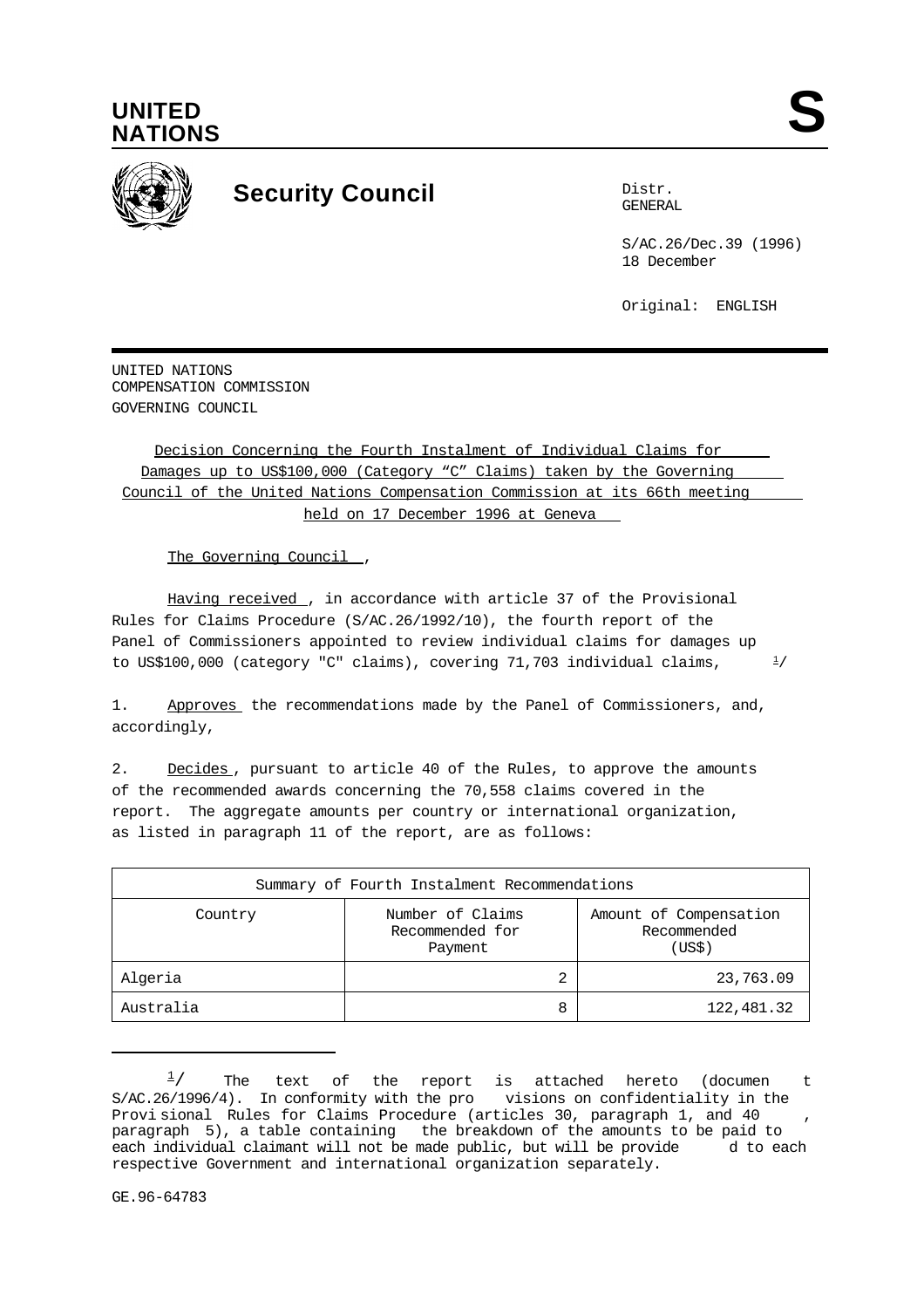| Summary of Fourth Instalment Recommendations                 |                |                  |
|--------------------------------------------------------------|----------------|------------------|
| Austria                                                      | $\overline{2}$ | 28,397.02        |
| Bahrain                                                      | 1              | 20,328.64        |
| Bangladesh                                                   | 108            | 782,755.06       |
| Bosnia & Herzegovina                                         | 1              | 43, 231.56       |
| Bulgaria                                                     | 16             | 85,558.62        |
| Canada                                                       | 63             | 1, 243, 162.58   |
| China                                                        | 2              | 17,017.83        |
| Croatia                                                      | 4              | 23,009.59        |
| Czech Republic                                               | 6              | 155,531.10       |
| Denmark                                                      | 9              | 219,836.74       |
| Egypt                                                        | 18,312         | 119, 711, 643.43 |
| Ethiopia                                                     | 22             | 64, 316.37       |
| Finland                                                      | $\mathbf 1$    | 9,300.00         |
| Federal Republic of<br>Yugoslavia (Serbia and<br>Montenegro) | $\mathbf 1$    | 19,771.44        |
| France                                                       | 35             | 492,132.20       |
| Germany                                                      | 34             | 566,928.16       |
| Greece                                                       | 6              | 150,205.89       |
| Hungary                                                      | 8              | 123, 238.70      |
| India                                                        | 5,869          | 44,834,752.51    |
| Ireland                                                      | 41             | 502, 371.34      |
| Italy                                                        | 15             | 397, 973.21      |
| Japan                                                        | 79             | 851, 168. 11     |
| Jordan                                                       | 2,385          | 23,857,531.37    |
| Kenya                                                        | $\mathbf 1$    | 11,639.22        |
| Kuwait                                                       | 40,649         | 409, 227, 615.37 |
| Lebanon                                                      | 14             | 260,004.42       |
| Mauritius                                                    | $\,8\,$        | 25,647.68        |
| Morocco                                                      | 3              | 37,083.44        |
| Nepal                                                        | 1              | 4,028.09         |
| Netherlands                                                  | 3              | 89,825.20        |
| New Zealand                                                  | 4              | 79,478.21        |
| Nigeria                                                      | $\overline{2}$ | 6,969.03         |
| Pakistan                                                     | 1,245          | 11,801,874.79    |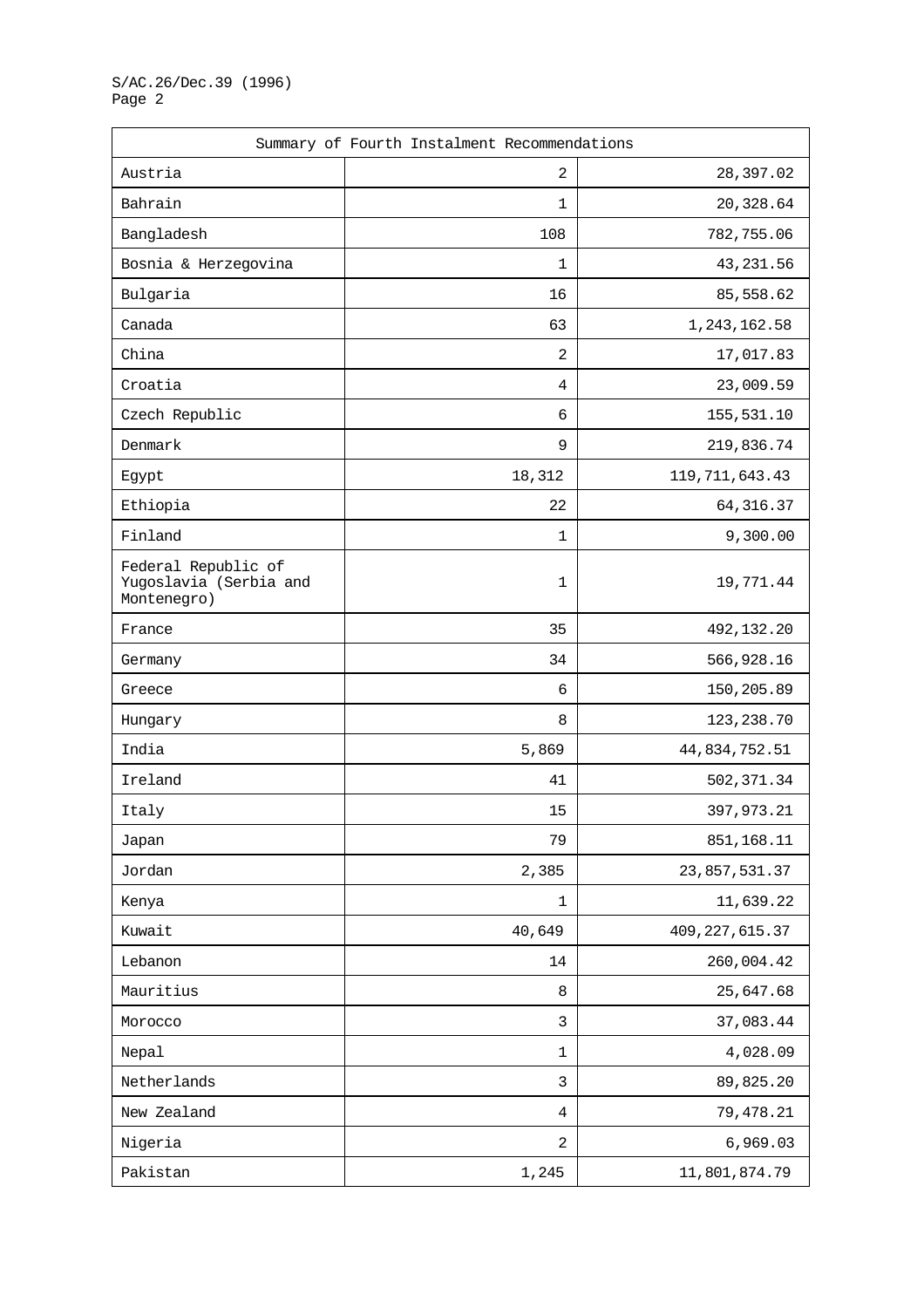|                 | Summary of Fourth Instalment Recommendations |                  |
|-----------------|----------------------------------------------|------------------|
| Philippines     | 219                                          | 712, 314.51      |
| Poland          | 27                                           | 243, 154.44      |
| Senegal         | 1                                            | 4,505.19         |
| Slovakia        | 4                                            | 60,003.67        |
| Somalia         | 1                                            | 4,117.65         |
| Spain           | 3                                            | 77,922.94        |
| Sri Lanka       | 1                                            | 15,743.94        |
| Sudan           | 1                                            | 11,750.74        |
| Sweden          | 6                                            | 153,091.31       |
| Switzerland     | 1                                            | 7,384.86         |
| Thailand        | 12                                           | 49,748.52        |
| Tunisia         | 12                                           | 156, 314.93      |
| Turkey          | 152                                          | 1,257,021.33     |
| United Kingdom  | 705                                          | 13,005,244.53    |
| United States   | 428                                          | 5,542,379.86     |
| Yemen           | 9                                            | 185,816.11       |
| UNDP Jerusalem  | 3                                            | 94,379.67        |
| UNDP Kuwait     | 1                                            | 6,394.46         |
| UNDP Washington | 1                                            | 15, 138. 41      |
| UNDP Yemen      | 4                                            | 57,578.34        |
| UNHCR Canada    | 4                                            | 62, 414.01       |
| UNHCR Geneva    | $\sqrt{2}$                                   | 21, 249.45       |
| UNRWA Vienna    | 1                                            | 9,204.15         |
| Total           | 70,558                                       | 637, 643, 444.35 |

3. Decides, pursuant to article 41 of the Rules, to approve the amounts of the corrected awards for seven claims from the first instalment and forty-two claims from the second instalment.  $\frac{2}{7}$  The aggregate amounts of the corrected awards per country as listed in paragraphs 12 and 13 of the report, are as follows:

In conformity with the provisions on confidentiality in the  $\frac{2}{ }$ Provisional Rules for Claims Procedure (articles 30, paragraph 1, and 40 , paragraph 5), a table containing the breakdo wn of the corrected amounts to be paid to each individual claimant will not be made public, but will be provided paid to each individual claimant will not be made public, but will be to each respective Government and international organization separately.